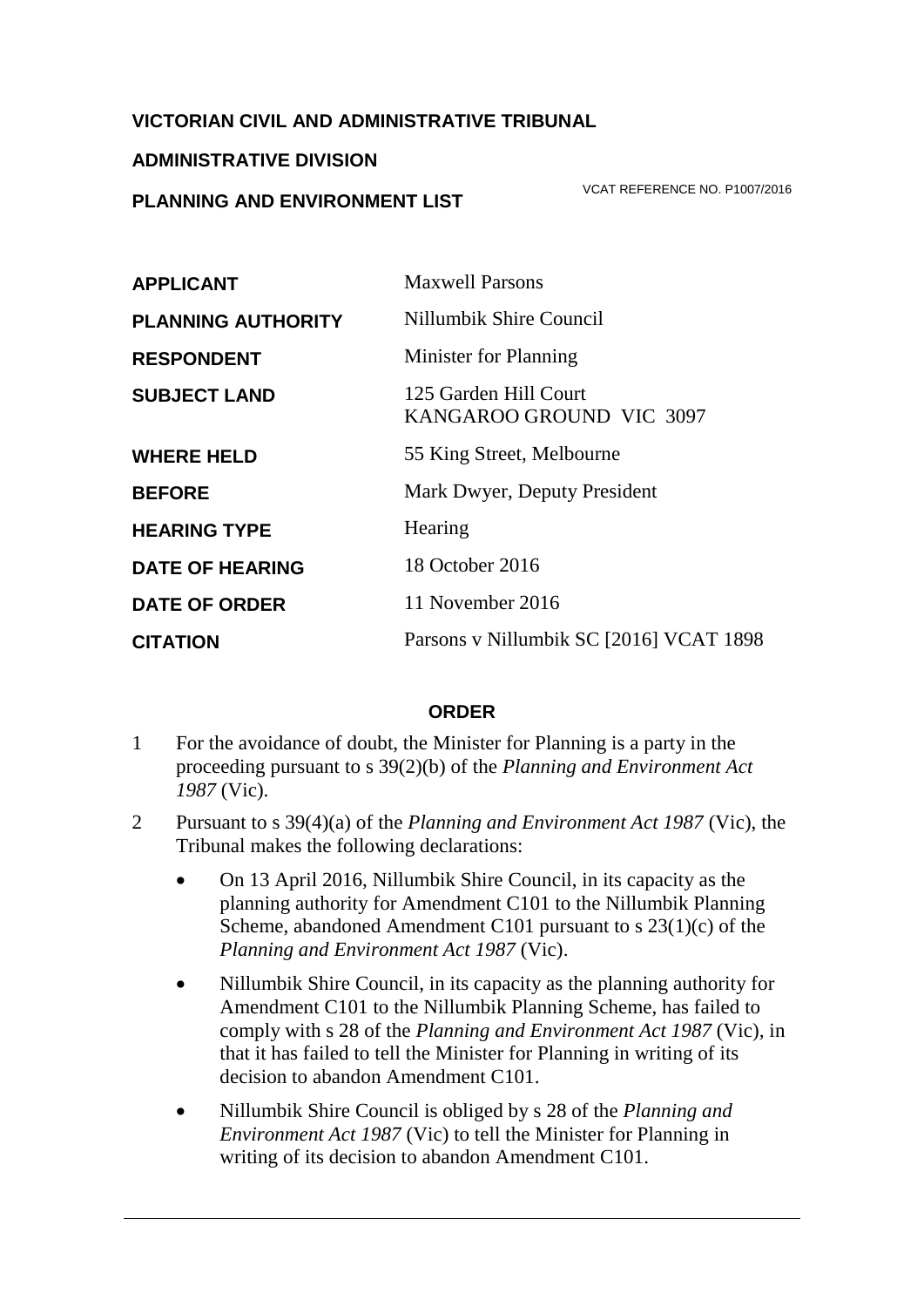3 I direct that a copy of this order and reasons be forwarded to Planning Panels Victoria, in addition to the three parties to the proceeding.

# **Mark Dwyer Deputy President**

### **APPEARANCES:**

| For Maxwell Parsons         | Jeremy Gobbo QC and Paul Connor of counsel,<br>instructed by Equipe Lawyers                |
|-----------------------------|--------------------------------------------------------------------------------------------|
| For Nillumbik Shire Council | Adrian Finanzio SC and <b>Emrys Nekvapil</b> of<br>counsel, instructed by Maddocks Lawyers |
| For Minister for Planning   | No appearance (excused from attendance)                                                    |

## **INFORMATION**

| Nature of proceeding                     | Application under s 39 of the Planning and<br><i>Environment Act 1987</i> (Vic) – referral by<br>applicant of alleged defect in procedure (by<br>planning authority) in relation to a planning<br>scheme amendment that has not yet been<br>approved. |
|------------------------------------------|-------------------------------------------------------------------------------------------------------------------------------------------------------------------------------------------------------------------------------------------------------|
| Planning scheme                          | Nillumbik Planning Scheme                                                                                                                                                                                                                             |
| Relevant Amendment to<br>planning scheme | Amendment C101. The Amendment C101<br>proposes changes to planning controls covering<br>extensive areas of the municipality that are<br>subject to the Environment Significance Overlay,<br>including the applicant's land.                           |
| Land description                         | The land is Lot 7 on PS 6412766. Other than<br>being land to which Amendment C101 would<br>apply, if approved, the specific characteristics of<br>the land are not relevant in the proceeding.                                                        |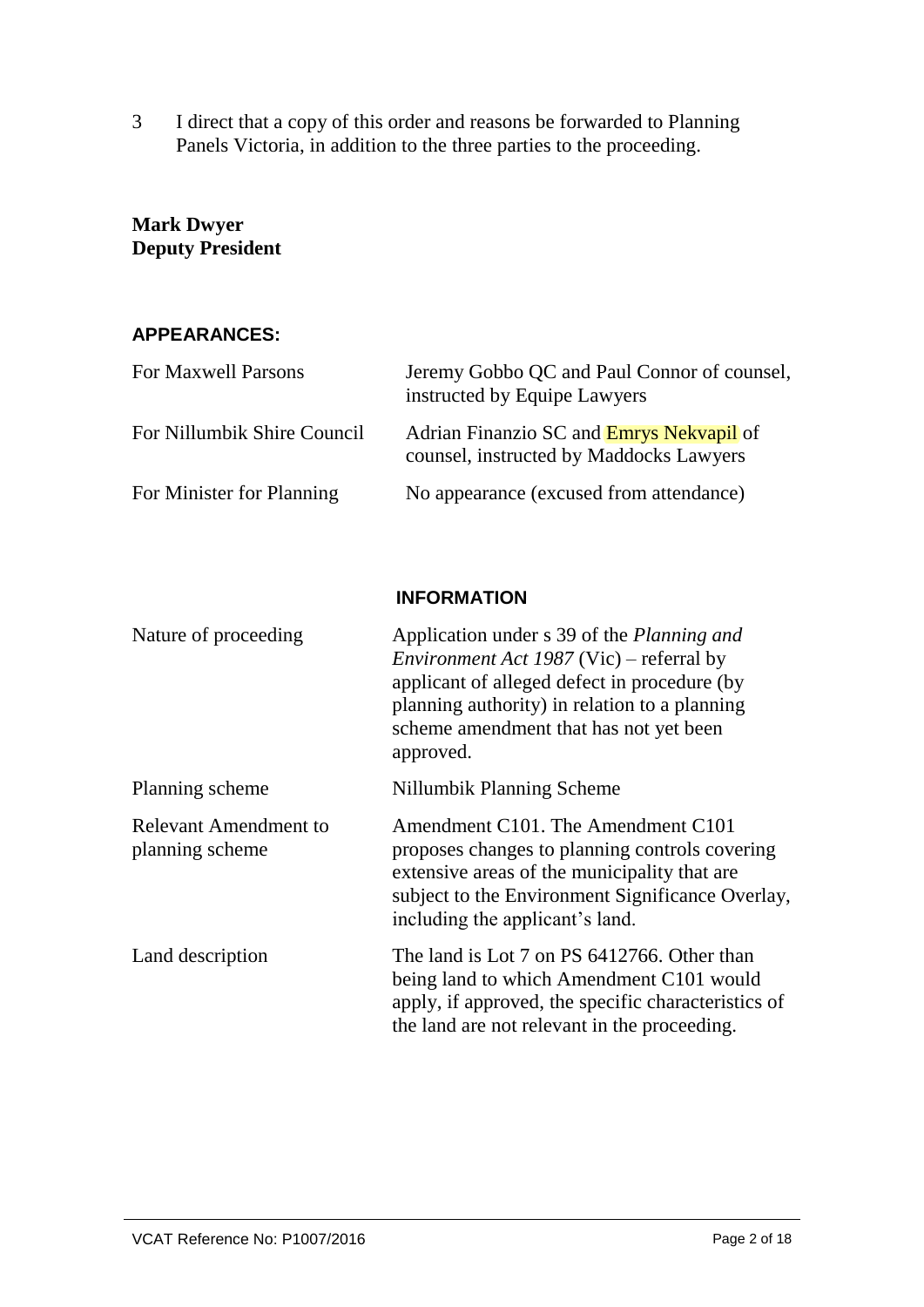### **REASONS<sup>1</sup>**

### **WHAT IS THIS PROCEEDING ABOUT?**

- 1 In late 2015, in its capacity as a planning authority under the *Planning and Environment Act 1987* (Vic) (**P&E Act**)*,* Nillumbik Shire Council (**Council**) exhibited Amendment C101 to the Nillumbik Planning Scheme (**Amendment C101**). Amendment C101 proposed changes to planning controls covering extensive areas of private land within Nillumbik that are subject to the Environment Significance Overlay.
- 2 The applicant, Maxwell Parsons, was one of 194 submitters who made a submission in relation to Amendment C101.
- 3 On 13 April 2016, a meeting of the Policy and Services Committee of the Council (**Committee**) was held to consider the submissions, together with an officer report recommending the referral of submissions to a panel. 52 submitters also addressed the Committee.
- 4 The Committee resolved (acting under delegation from the Council<sup>2</sup>) to receive and note the issues raised by submitters, and to abandon Amendment C101 in its entirety (**13 April resolution**).
- 5 On 26 April 2016, at its ordinary meeting, the Council considered a report and recommendation concerning the 13 April resolution. The report cast doubt on whether the Committee had delegated power to abandon Amendment C101, and recommended ratification of the Committee resolution or reconsideration by the Council.
- 6 The Council resolved to note the submissions and presentations to the Committee on 13 April 2016, to request that the Minister for Planning appoint a panel to hear submissions relating to Amendment C101, and to provide a Council submission to the panel seeking certain variations to the amendment documentation (**26 April resolution**).
- 7 Mr Parsons claims that the 13 April resolution was a valid and lawful exercise of power by the Council (acting under delegation) to abandon Amendment C101, which could not be undone through the 26 April resolution. Mr Parsons also claims that, as a consequence, the Council has failed to notify the Minister for Planning that Amendment C101 has been abandoned.
- 8 Based on these alleged defects in procedure in relation to Amendment C101, Mr Parsons has referred the matter to VCAT for determination pursuant to s 39 of the P&E Act. Pursuant to ss 39(4) and 39(5), VCAT may make any declaration that it considers appropriate and/or direct a

<sup>&</sup>lt;sup>1</sup> The submissions and evidence of the parties, any supporting material provided at the hearing and the statements of grounds filed have all been considered in the determination of the proceeding. In accordance with the practice of the Tribunal, not all of this material will be cited or referred to in these reasons.

<sup>&</sup>lt;sup>2</sup> The delegation was contained in an instrument of delegation from the Council to the Committee dated 16 October 2013. I will refer to the instrument of delegation later in these reasons.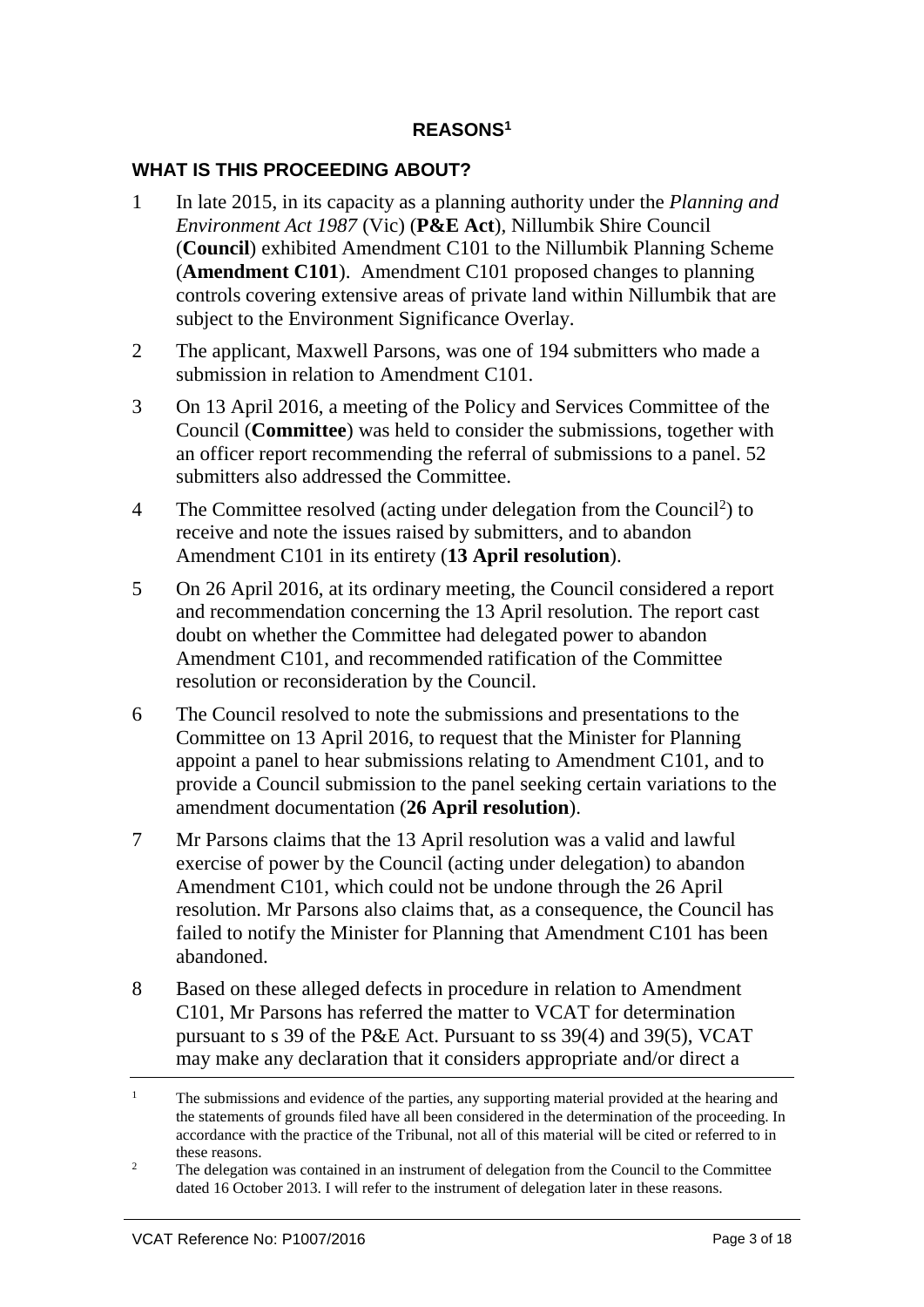planning authority to take specified action, but it cannot vary or substitute a decision made in relation to the matter.

# **WHAT ARE THE ISSUES?**

- 9 In resolving to abandon Amendment C101, the Committee was purporting to act as the Council's delegate in exercising a power under s 23(1) of the P&E Act. A key question for VCAT is the interrelationship of this provision with ss 28 and 29 of the P&E Act (and whether s 23 provides a separate power of abandonment, or whether the ultimate power of abandonment resides only in ss 28 and 29). This is because s 188 of the P&E Act effectively prevents a planning authority (i.e. here, the Council) from delegating its powers under ss 28 and 29.
- 10 I agree with Mr Parsons that the key issues for resolution in this proceeding are therefore as follows:
	- Does s  $23(1)(c)$  of the P&E Act confer power on a planning authority to abandon Amendment C101?
	- Does s 188 of the P&E Act prohibit delegation of the power to abandon Amendment C101?
	- Is the Council required to tell the Minister for Planning (pursuant to s 28 of the P&E Act) that it has abandoned Amendment C101 through the 13 April resolution?
	- What is the status of the 26 April resolution?
- 11 I will deal with these matters in turn.
- 12 As a preliminary matter, I note for the record that:
	- The material facts are not in dispute. Relevant background documents are contained in a common tribunal book filed by the parties.
	- The relevant instrument of delegation from the Council to the Committee is not itself in dispute.
	- There is no issue raised by the Council about VCAT's jurisdiction under s 39. The Council concedes that, if there is a failure to comply with the P&E Act, Mr Parsons is a person who is substantially or materially affected by that failure, and Mr Parsons has referred the matter to VCAT within time. Amendment C101 has not yet been approved.
	- Pursuant to s 39(2)(b), the Minister for Planning is automatically a party in the proceeding. Here, the Minister notified VCAT and the parties that he would not participate in the proceeding, and will abide by the outcome.
	- Although a panel has been appointed to consider submissions under Part 8 of the P&E Act, the scheduled panel hearing has been deferred pending the outcome of this proceeding.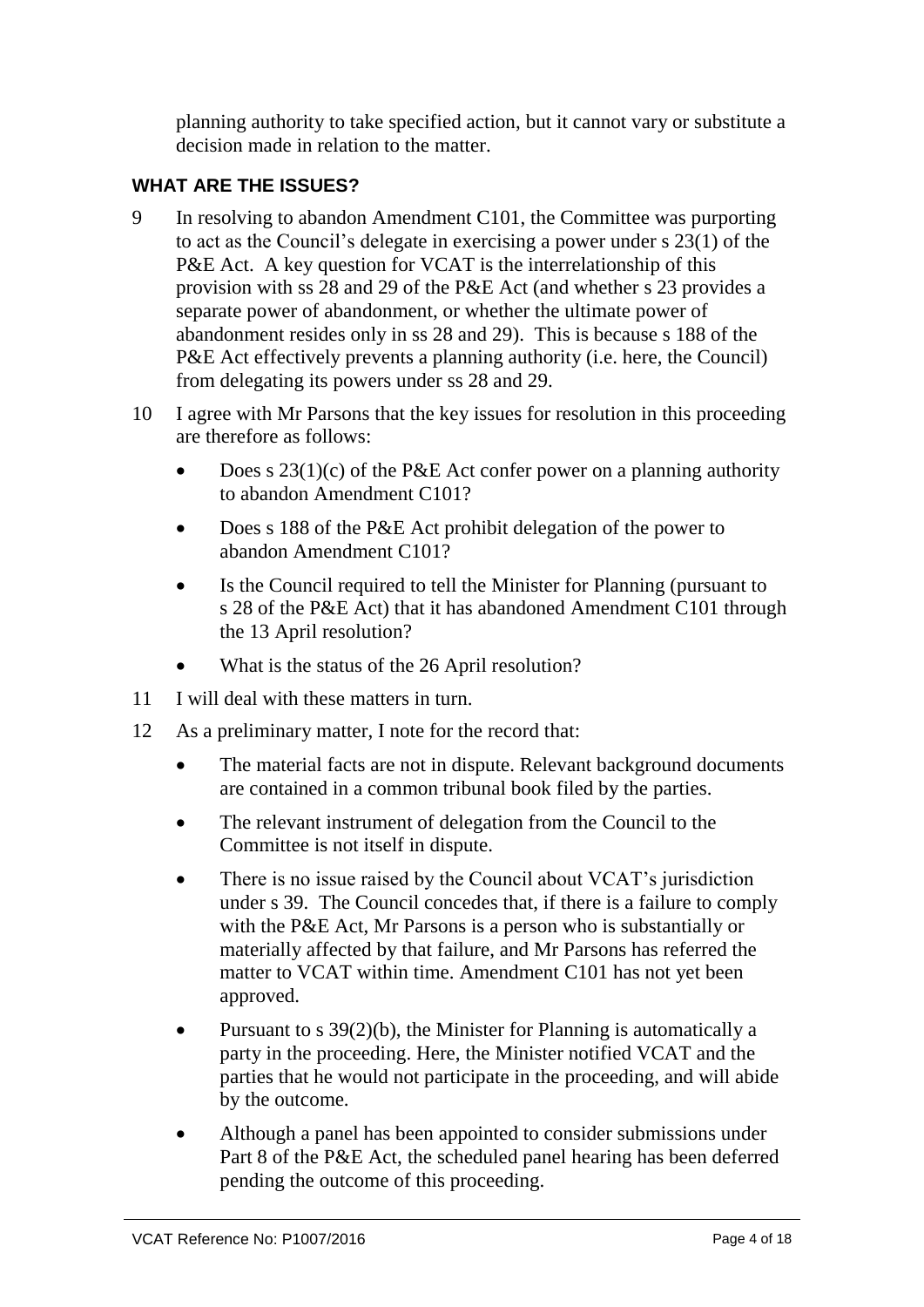## **DOES SECTION 23(1)(C) OF THE P&E ACT CONFER POWER ON A PLANNING AUTHORITY TO ABANDON AN AMENDMENT?**

- 13 The power to abandon an amendment must be considered in the context of the overall planning scheme amendment process under Part 3 of the P&E Act. The process has been in place for nearly 30 years and is generally well understood. However, as this proceeding demonstrates, there are nuances in the wording of particular provisions that mean that some aspects of the process are not entirely beyond doubt. The parties' respective positions are based on various arguments about the proper statutory construction to be given to three or four particular provisions within the process.
- 14 A purposive and common sense approach is thus required in the construction and interpretation of these provisions. To give effect to that purposive approach, it is useful to set out relevant parts of the statutory process.
- 15 As a starting point:
	- Sections 17, 18, 19 and 20 of the P&E Act set out the process for the preparation and exhibition of a planning scheme amendment, and the requirements for notice under s 19.
	- After an amendment has been prepared and exhibited, and notice has been given under s 19, any person may make a submission to the planning authority about the amendment (s 21(1) of the P&E Act).
	- A planning authority must consider all submissions made on or before the date set out in the notice (s 22(1) of the P&E Act).
- 16 Section 23(1) of the P&E Act then provides:

#### **23 Decisions about submissions**

- (1) After considering a submission which requests a change to the amendment, the planning authority must—
	- (a) change the amendment in the manner requested; or
	- (b) refer the submission to a panel appointed under Part 8; or
	- (c) abandon the amendment or part of the amendment.
- 17 The process then continues:
	- If the submissions are referred to a panel, the panel must consider them and provide a reasonable opportunity to be heard (s 24 of the P&E Act). Part 8 of the P&E Act also deals with the panel process.
	- The panel must report its findings to the planning authority (s  $25(1)$  of the P&E Act).
	- The panel report must be made public pursuant to specified timelines (s 26 of the P&E Act).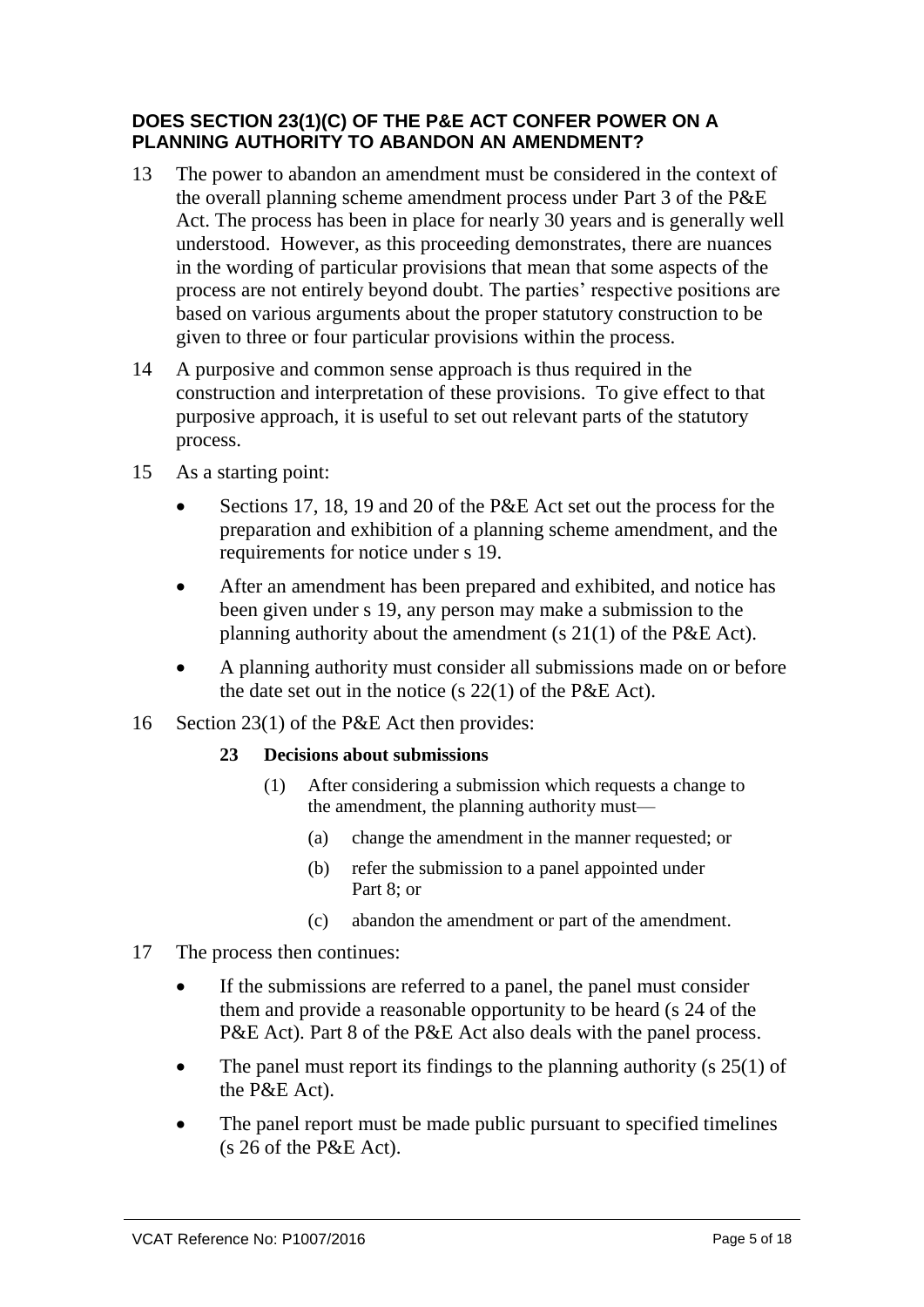### 18 Section 27(1) of the P&E Act then provides:

#### **27 Planning authority to consider panel's report**

- (1) The planning authority must consider the panel's report before deciding whether or not to adopt the amendment.
- 19 Of significance to this proceeding, s 28 of the P&E Act then provides:

#### **28 Abandonment of amendment**

The planning authority must tell the Minister in writing if it decides to abandon an amendment or part of an amendment.

20 Section 29(1) of the P&E Act then provides:

#### **29 Adoption of amendment**

(1) After complying with Divisions 1 and 2 in respect of an amendment or any part of it, the planning authority may adopt the amendment or that part with or without changes.

…

…

- 21 The process then continues:
	- Under s 30(1) of the P&E Act, an amendment will lapse in certain circumstances, including if it is not adopted within two years after the initial s 19 notice, or any later period allowed by the Minister, or when the Minister refuses to approve it, or (under s  $30(1)(c)$ ):
		- (c) when the planning authority notifies the Minister in writing that it has abandoned the amendment or part.
	- A planning authority must submit an adopted amendment to the Minister (s 31 of the P&E Act).
	- Sections 32 to 38 of the P&E Act set out the process for the Minister's consideration and/or approval of the amendment, the commencement of the amendment, and the opportunity for Parliament to revoke an amendment. None of these provisions are relevant in this proceeding.
	- Section 39 of the P&E Act provides for a person substantially and materially affected by a failure in the process to refer the matter to VCAT for determination. Section 39 forms the jurisdictional basis for this proceeding.
- 22 It can be seen that the amendment process proceeds in a largely sequential fashion under Part 3 of the P&E Act.
- 23 As I have indicated, the Committee here was purporting to act as a delegate of the Council/planning authority in considering the submissions under s 22(1) of the P&E Act, and making a decision under s 23(1) in relation to Amendment C101.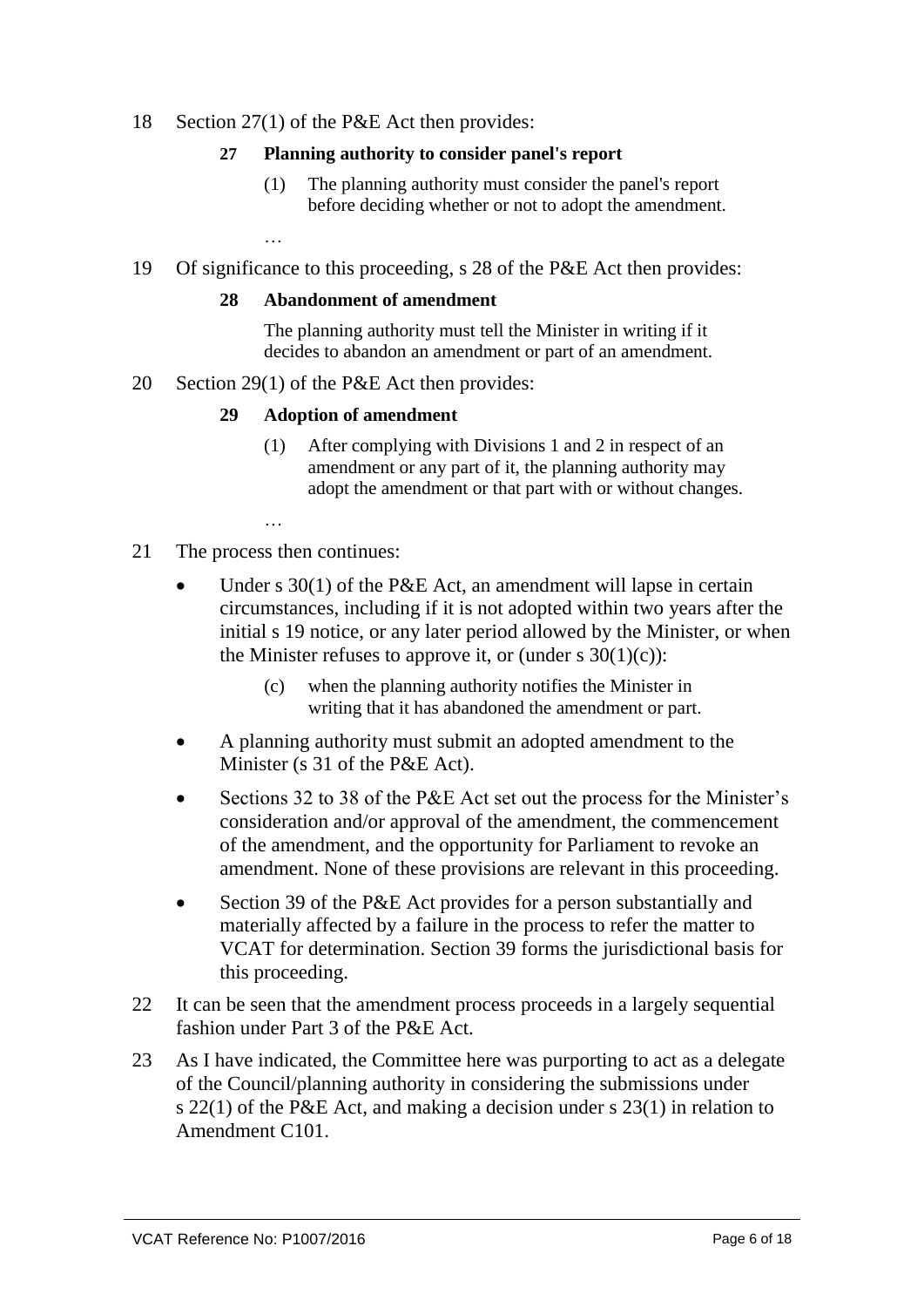- 24 Both parties endorsed my observation in *Lend Lease Apartments (Armadale) Pty Ltd v Stonnington CC*,<sup>3</sup> where I had noted that s 23(1) of the P&E Act uses the word 'must', and the disjunctive word 'or' on two occasions between the sub-sections. The provision thus purports to create a mandatory obligation on a planning authority to do one of three alternative things in relation to each submission it receives requesting a change to an exhibited amendment. It may either change the amendment, refer the submission to a panel, or abandon the amendment, but it must do one of those three things.
- 25 Mr Parsons' counsel also referred me to the observations of the Tribunal in *Canaan Holdings Pty Ltd v Whitehorse CC.* 4 It was said that a planning authority has two clear opportunities to decide to abandon an amendment — first when it considers submissions under s  $23(1)(c)$  of the P&E Act, and secondly after it receives and considers a panel report under s  $27(1)$ .
- 26 I agree with this observation. In doing so, I do not take the reference to 'two *clear* opportunities' to mean that there are no other opportunities within the process for an amendment to be abandoned. Indeed, the Council's counsel advocated that there may be multiple opportunities for the abandonment of an amendment. The observation in *Canaan* relates to there being two particular and obvious opportunities to abandon an amendment that are expressly contemplated in the sequential statutory process that I have outlined above.
- 27 Considered in context, this is quite understandable. Following the consideration of submissions, the planning authority must change the amendment, refer submissions to a panel, or abandon the amendment. In this initial phase, a planning authority is acting as the effective gatekeeper for the amendment process that it has commenced, and exercising a threshold power as to the future course of the amendment after the initial public consultation. This includes a pre-emptive power to abandon the amendment under s  $23(1)(c)$  if a proper consideration of the submissions it has received leads the planning authority to the view that that is the appropriate course, and that the amendment should proceed no further.
- 28 The second 'clear' opportunity to abandon an amendment arises in a different context, and only if the planning authority has referred submissions to a panel under s 23. The amendment has by this time gone through a further deliberative process, with scrutiny by an independent panel bound by principles of procedural fairness. Under s 27(1) of the P&E Act, the planning authority must consider the panel report before deciding whether or not to adopt the amendment. The Council is at this stage considering the fate of the amendment as a whole, rather than considering individual submissions.

<sup>3</sup> [2013] VCAT 1663 (Dwyer DP).

<sup>4</sup> [2015] VCAT 1608 [77] (Gibson DP).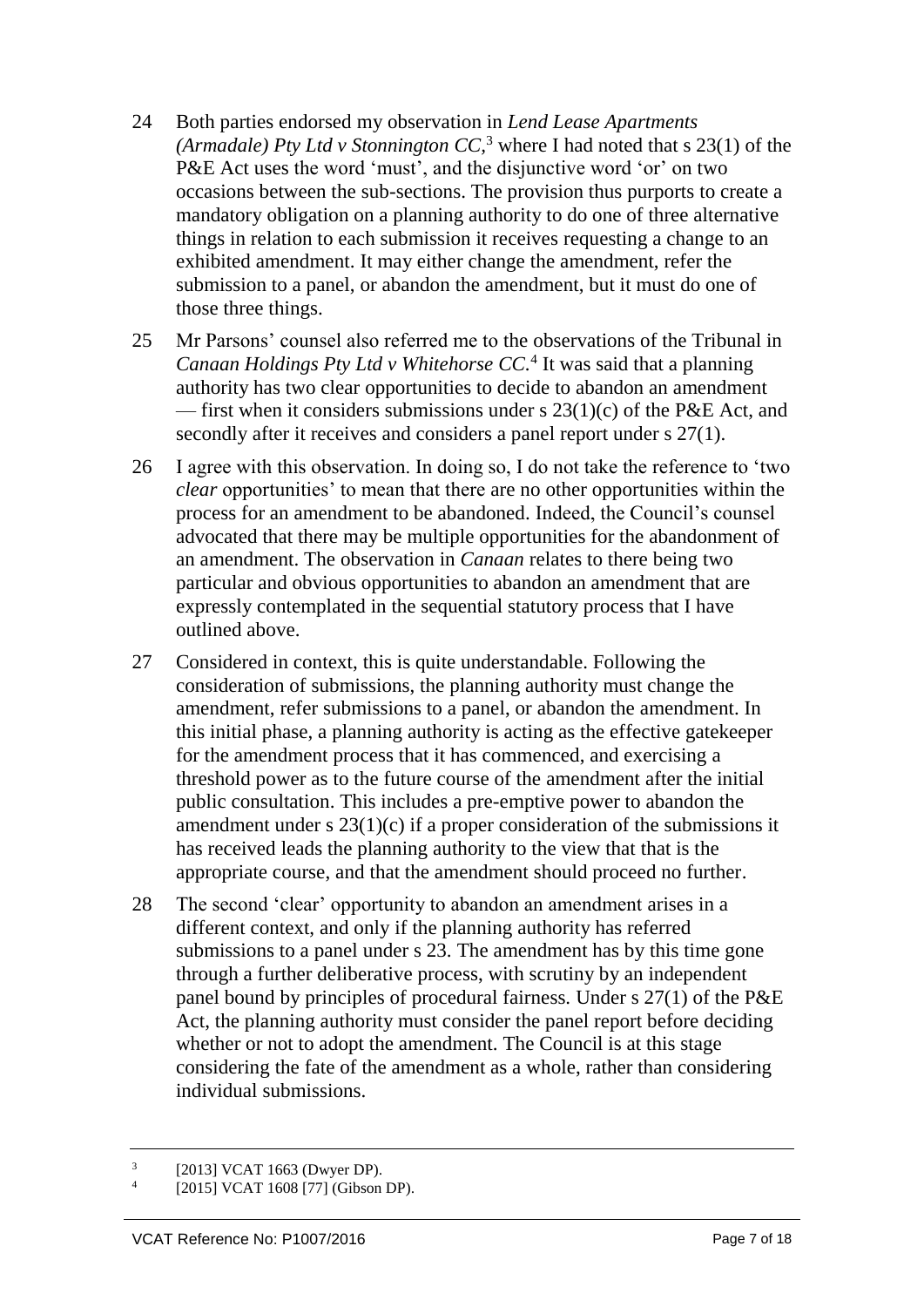- 29 Unfortunately, s 27(1) uses the terminology of 'deciding whether *or not* to adopt' the amendment, rather than using the word 'abandon', although it is perhaps implicit that a decision not to adopt an amendment leads to the same practical outcome. Indeed, it is sometimes the case that a panel recommends the abandonment of an amendment, or that a council expressly resolves at this stage to abandon an amendment based on its consideration of a panel report.
- 30 I agree with Mr Parsons that these two opportunities to abandon an amendment arise through separate sources of power, for different reasons, and at separate times within the sequential statutory process.
- 31 Moreover, having regard to the specific wording of s 23(1) of the P&E Act, I agree with Mr Parsons that s 23(1) clearly references a source of statutory power through its mandatory requirement that the planning authority 'must' at that time exercise one of three alternative options in its consideration of submissions. This includes the option under  $s$  23(1)(c) to abandon the amendment at that time.
- 32 The Council's contrary contention is that, although there may be various opportunities within the statutory amendment process for the abandonment of an amendment by a planning authority, the actual repository of the power to abandon the amendment effectively lies only in s 28 of the P&E Act. As will be recalled, that is the provision that states that 'The planning authority must tell the Minister in writing if it decides to abandon an amendment or part of an amendment'.
- 33 Some of the Council's contentions on this issue are also intertwined with the issue of delegation, which I will deal with further in the next section.
- 34 On its face, s 28 appears to be a mechanical notification provision, rather than the repository of a power. However, the Council contends that s 28 cannot be construed in such a limited way, given that s 188(2) of the P&E Act refers to '*the powers of a planning authority under sections 28, 29 and 191…*', and expressly prevents the delegation of these three specific powers. The Council also refers to s 28 requiring the planning authority to tell a Minister in writing if 'it' decides to abandon the amendment. The Council places weight on the word 'it' as being a clear reference in a non-delegable provision to the planning authority itself.
- 35 Mr Parsons' counsel submitted that the decision in *Canaan* stands for the proposition that the power to abandon an amendment is expressly conferred by s 23(1)(c), impliedly by ss 27(1) and 29(1), but not by s 28. In *Canaan,* 5 it was said that s 28 confers an obligation on the planning authority to tell the Minister if it decides to abandon an amendment and that it is the equivalent of s 31 relating to the submission of an adopted amendment to the Minister. The inference from these comments is that s 28 was regarded in that case as being largely a notification provision. The interplay between

<sup>5</sup> [2015] VCAT 1608 [83] (Gibson DP).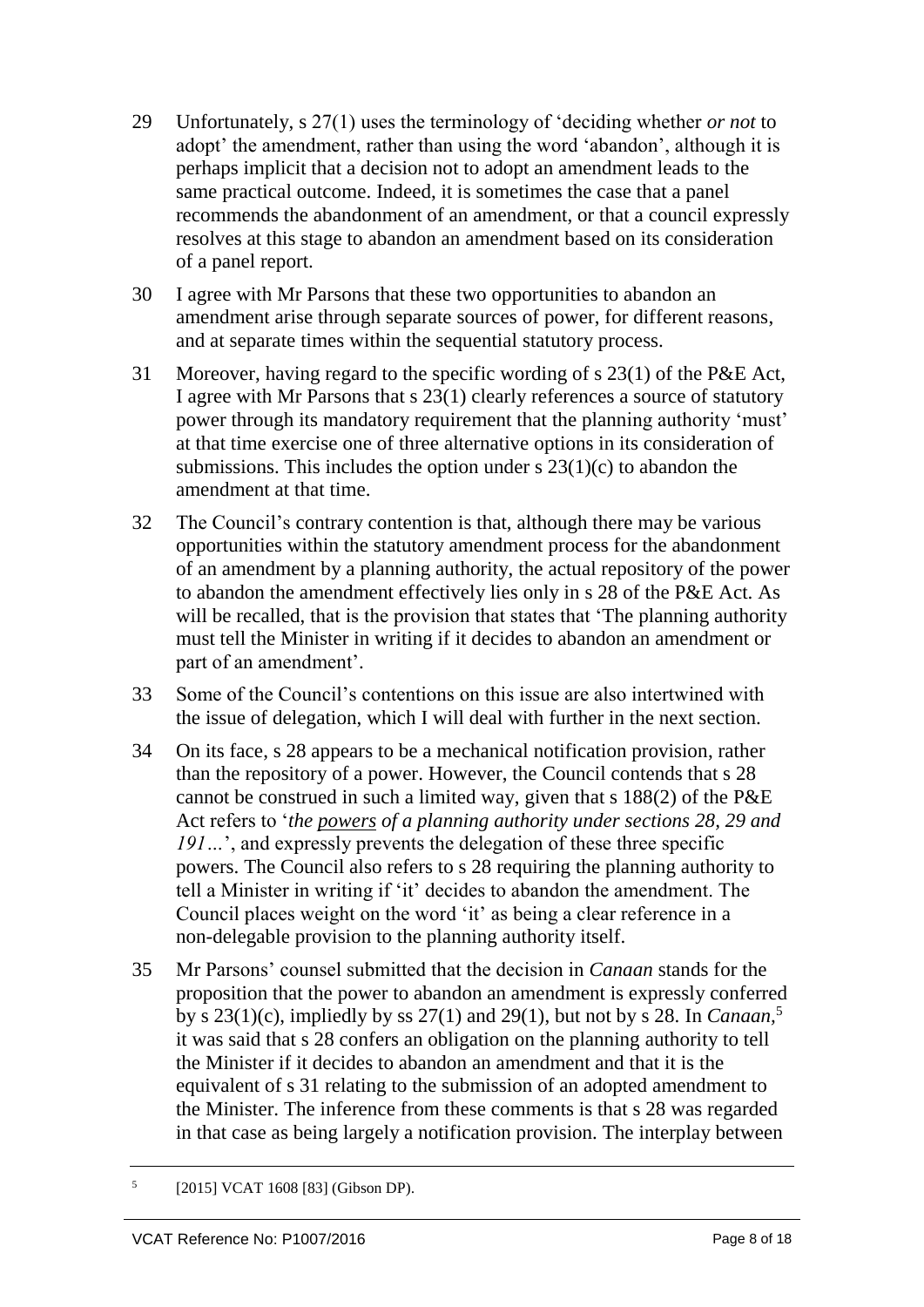s 28 and s 188 (and the issue of delegation generally) was not before the Tribunal in *Canaan*, and I do not need to decide here the correctness of the observations in *Canaan* about a more limited purpose of s 28.

- 36 For present purposes, although there is perhaps an arguable anomaly in the way that s 28 might be construed, having regard to s 188(2), it does not automatically follow that s 28 provides the *only* power to abandon an amendment. In this regard, s 28 sits within a statutory process sequence, preceded by s 27 where a planning authority must consider a panel report in deciding *whether or not* to adopt an amendment, and followed by s 29 where a panel may adopt an amendment. To the extent that s 28 may include a power to abandon an amendment, it seems to neatly fit within the second opportunity to abandon an amendment that I have outlined above (i.e. after consideration of a panel report), as well as providing for a general obligation to notify the Minister if an amendment is abandoned. The existence of a 'power' in s 28 to abandon an amendment (if that is the case) does not detract from the existence of a separate power in s  $23(1)(c)$  to abandon an amendment for different reasons and at an earlier stage in the amendment process.
- 37 Similarly, the Council places weight on s 28 requiring a planning authority to tell a Minister if it 'decides' to abandon the amendment, and that this is the only provision that expressly refers to a 'decision' to abandon. The Council also notes that other provisions in the statutory sequence do not refer expressly to 'abandonment', and that the only two provisions that do so are ss 23 and 28, and that the two provisions should therefore be read together, with the power to 'decide' to abandon residing only in s 28.
- 38 Again, I do not consider that this outcome follows. On a fair reading of s 23 (including its heading, although not determinative), a planning authority is implicitly (and, in my view, clearly) called upon to decide whether to change the amendment, refer a submission to a panel, or to abandon the amendment. The absence of the express word 'decide' does not detract from the mandatory obligation imposed under s 23. Moreover, as I have indicated, a proper construction of the statutory process leads to the view that s 23(1) provides a separate power to abandon an amendment at a threshold stage in the process if the initial consideration of public submissions leads the planning authority to the view that the amendment should not proceed further. Furthermore, the absence of the express word 'abandon' in s 27 is to my mind unimportant. Common sense, common practice, and a purposive approach to the provision would suggest that a decision 'not to adopt' an amendment has a similar practical effect to abandonment. Both ultimately lead to a lapsing of an amendment.
- 39 Finally, the Council appears to concede that the options under ss  $23(1)(a)$ and 23(1)(b) to change an amendment, or to refer submissions to a panel, are both separate powers capable of being exercised by the planning authority after its initial consideration of submissions. Given the way the section is worded, it would seem a curious and unorthodox approach to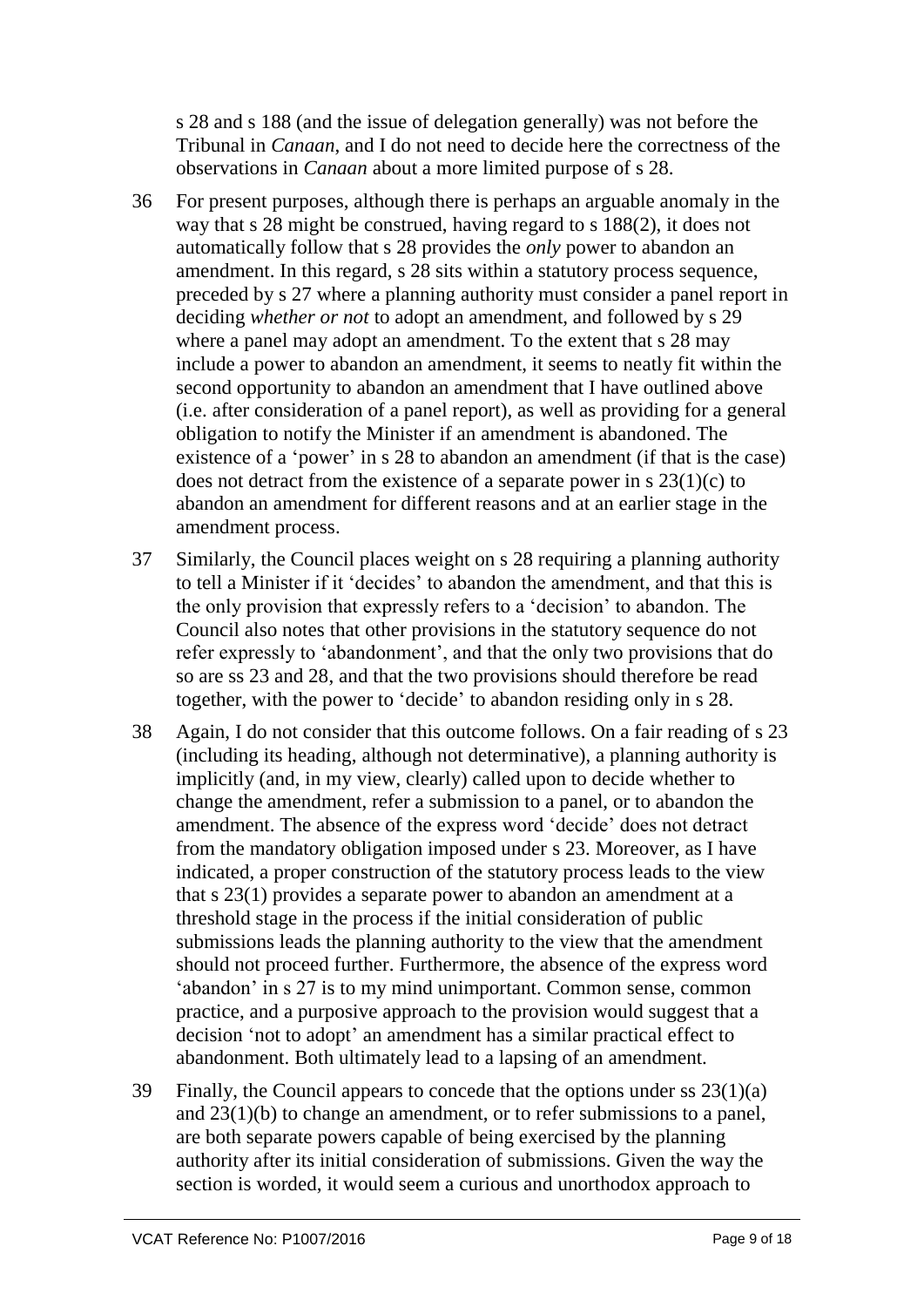statutory construction, in the absence of express wording to the contrary, for two of the three alternative options in s 23(1) to be characterised as separate powers capable of being independently exercised, but for the third option (i.e. abandonment) to be characterised differently, and to be subservient to a separate power in s 28.

- 40 For the reasons set out above, I am of the opinion that s  $23(1)(c)$  of the P&E Act, properly construed, confers a power upon a planning authority to abandon an amendment as one of three options open to it after its initial consideration of submissions. This power under  $\frac{1}{2}$  23(1)(c) is independent of any separate or co-existent or implied power to abandon an amendment in ss 27, 28 or 29 of the P&E Act. In particular, I am of the opinion that s 28 is not the sole repository of power under the P&E Act for the abandonment of a planning scheme amendment.
- 41 It follows that s 23(1)(c) of the P&E Act conferred a power upon the Council to abandon Amendment C101. I therefore turn to the question of whether the Council was able to delegate that power to the Committee.

### **DOES SECTION 188 OF THE P&E ACT PROHIBIT DELEGATION OF THE POWER TO ABANDON AMENDMENT C101?**

42 The relevant parts of s 188 of the P&E Act provide as follows:

### **188 Planning authorities and responsible authorities may delegate powers**

- (1) A planning authority ... may by instrument delegate any of its powers, discretions or functions under this Act to –
	- (a) a committee of the authority; or …
- (2) Subsection (1) does not apply to  $-$ 
	- (a) the powers of the planning authority under sections 28, 29 and 191 and subsection (1); and …
- 43 The relevant instrument of delegation from the Council to the Committee is not itself in dispute. I observed at the hearing that the instrument is, at least in my opinion, very poorly drafted and in need of updating. Nonetheless, the parties are agreed that:
	- The instrument of delegation dated 16 October 2013 delegates to the Committee, amongst other things, the power to determine any issue, take any action, or do any act or thing arising out of or connected with any function or power conferred on the Council by or under any Act.
	- The instrument of delegation is subject to an express condition or limitation, whereby the Committee must not determine an issue, take action, or do an act or thing that cannot be the subject of a lawful delegation.
- 44 It follows that the parties accept that the instrument of delegation is limited by s 188 of the P&E Act, and that the Committee could not lawfully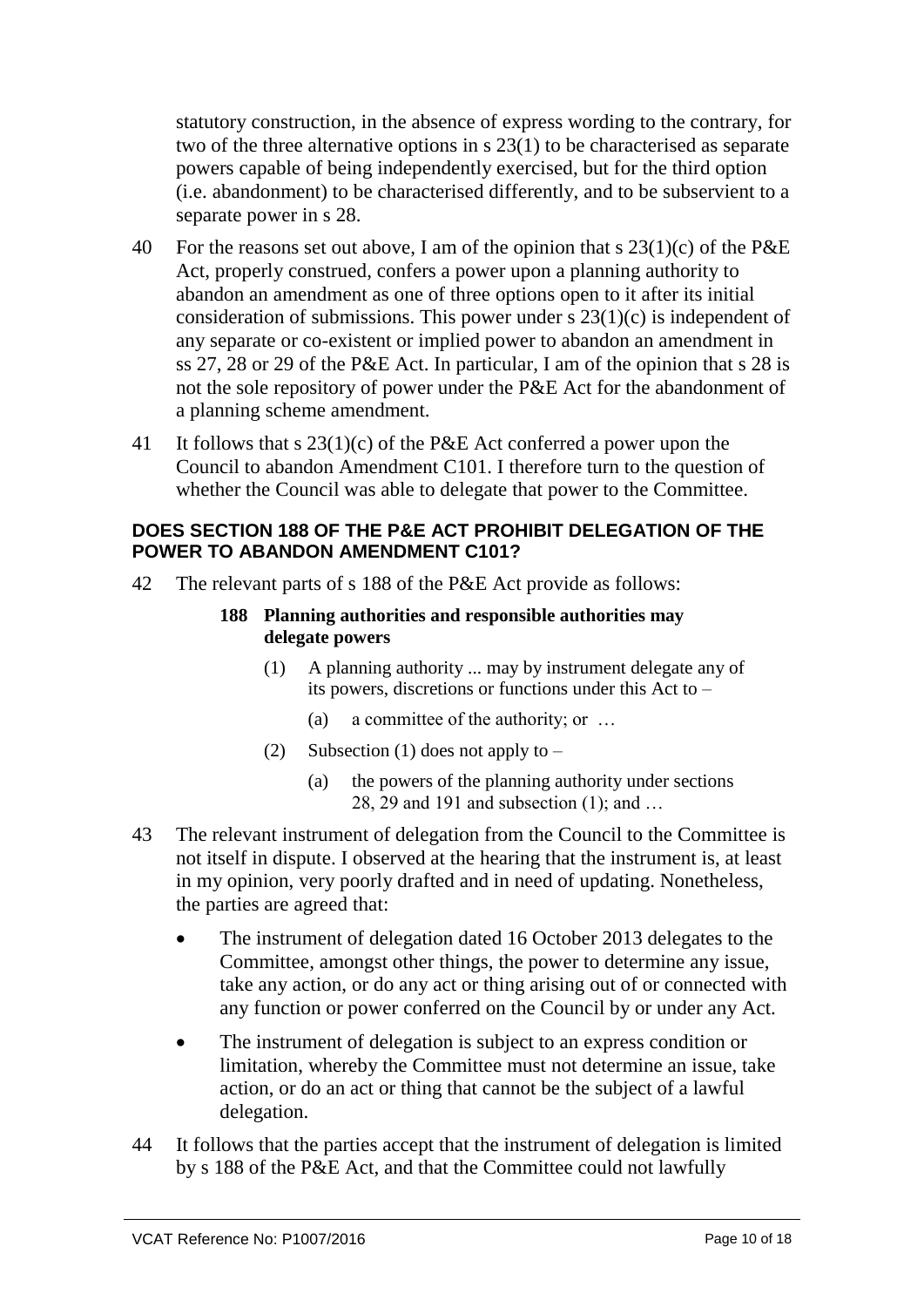exercise a power that could not be delegated by reference to that provision. Equally, save for any limitation imposed by s 188 of the P&E Act, the parties accept that the instrument of delegation would otherwise allow the Committee to exercise the functions and powers of the Council in its capacity as a planning authority under the P&E Act.

- 45 It can be seen that, by reference to s 188(2), there are only a very small number of the powers of a planning authority that cannot be delegated. Relevantly, these include ss 28 and 29 of the P&E Act. As set out above, s 28 is the provision that requires the planning authority to tell a Minister in writing if it decides to abandon an amendment. Section 29 is the provision that empowers a planning authority to adopt an amendment with or without changes.
- 46 Mr Parsons' contention is simple and straightforward. Section 23(1)(c) of the P&E Act provides a separate power for a planning authority to abandon Amendment C101. The powers in s 23 are not mentioned in s 188(2) as powers that cannot be delegated. There is accordingly no limitation on the ability of the Council to delegate the planning authority's power under s 23(1) to the Committee. The Committee (as the delegate of the Council/planning authority) has validly and lawfully resolved through the 13 April resolution to abandon Amendment C101 under s 23(1)(c) of the P&E Act.
- 47 The Council contends for a different outcome. The Council submits that the 'evident purpose' of s 188(2)(a), and its prohibition on the delegation of the powers in ss 28 and 29, is to allow only the planning authority itself (without delegation) to have the power to either abandon or adopt an amendment. It says that, without such purpose, the reference in s 188(2) to the 'power … under s 28' being non-delegable would have no meaningful work to do. It says that there is a sound policy basis for Parliament to require planning authorities to 'personally' exercise core powers in respect of determining the content of planning schemes, and in requiring a planning authority itself to make the significant, quasi-legislative decision to either adopt or abandon amendment.
- 48 I prefer the contentions of Mr Parsons on this issue, for a number of reasons.
- 49 First, the actual wording of s 188(2)(a) does not make reference to s 23 generally, or to s 23(1)(c) specifically. The sub-section has existed in the P&E Act for almost 30 years. Section 188(2) is very specific in its reference to particular sections of the P&E Act that cannot be delegated by a planning authority or a responsible authority. The Council's contention is contrary to the actual wording of s 188(2)(a) and requires me, in effect, to read into that sub-section an implied reference to an extra section that is not mentioned there.
- 50 Secondly, as I have found in the previous section of these reasons, s 23(1)(c) of the P&E Act provides a separate power for a planning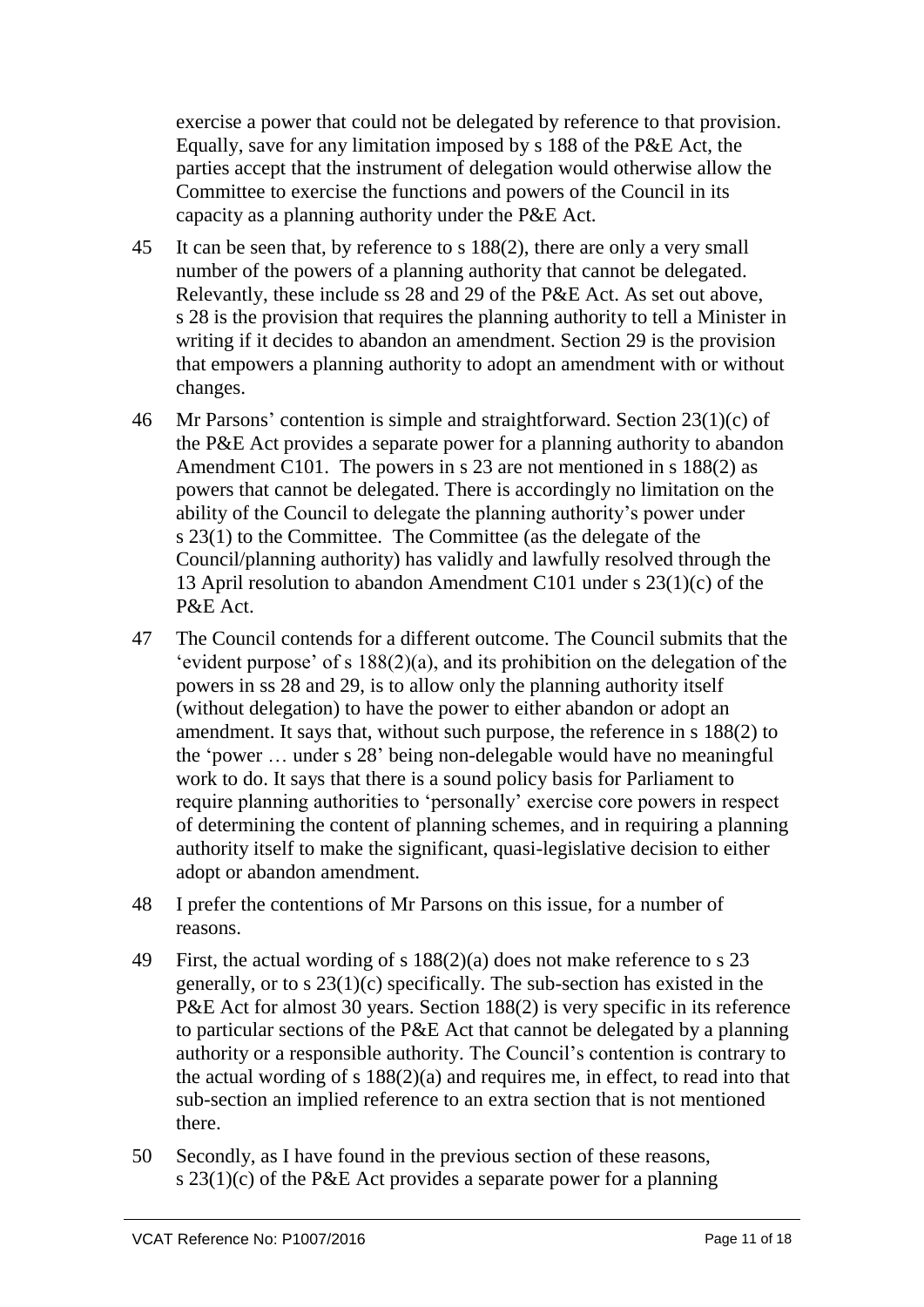authority to abandon an amendment that exists independently of the nondelegable powers in ss 28 and 29. Applying a purposive approach to the provisions of Part 3 of the P&E Act, there is a clear opportunity provided by s 23(1)(c) for a planning authority to abandon amendment at a threshold stage in the process after consideration of initial submissions. This opportunity that exists independently of any further opportunity to abandon the amendment at a later stage in the process — e.g. after consideration of a panel report.

- 51 Thirdly, the Council contends that the Council's powers in ss 23(1)(a) and 21(1)(b) are delegable, and not affected by any implied prohibition in s 188(2)(a). As I have alluded to earlier, I would find it a curious outcome, in the absence of express wording to the contrary, for two of the three alternative options in s 23(1) to be characterised as separate powers capable of being delegated to a Committee, but for the third option (i.e. abandonment) to be characterised differently.
- 52 Fourthly, whilst the decision to adopt an amendment under s 29 may arguably be a 'significant, quasi-legislative decision' that may ultimately affect the content of the planning scheme, I am not sure that the same applies to the abandonment of an amendment where no change to the planning scheme occurs. Indeed, I am not convinced that the allegedly 'significant, quasi-legislative decision' involved in the adoption of amendment (or even in the abandonment of an amendment) forms the underlying rationale as to why ss 28 and 29 of the P&E Act are nondelegable. Without determining this matter finally, I say this for two main reasons:
	- The power under s  $23(1)(a)$  to 'change the amendment in the manner requested ' to give effect to a submission would also, on the Council's argument, comprise a significant quasi-legislative decision that has the effect of determining the future content of a planning scheme (even more so than abandonment), yet the Council concedes that this power is delegable to the Committee.
	- The decision to adopt an amendment under s 29 is not the final act that determines the content of the planning scheme. It is the Minister who still takes the quasi-legislative step to approve an amendment and, interestingly, the Minister's power in that regard is delegable under s 186 of the P&E Act. Indeed, the power to approve an amendment under s 35 is expressly referred to as a delegable power under s 186(2).
- 53 Fifthly, there are other plausible policy reasons why Parliament may have intended that ss 28 and 29 be non-delegable, whilst allowing delegation in other parts of the planning scheme amendment process. For example (and again without determining the matter finally):
	- The adoption or abandonment of an amendment following a deliberative and independent panel process and report might be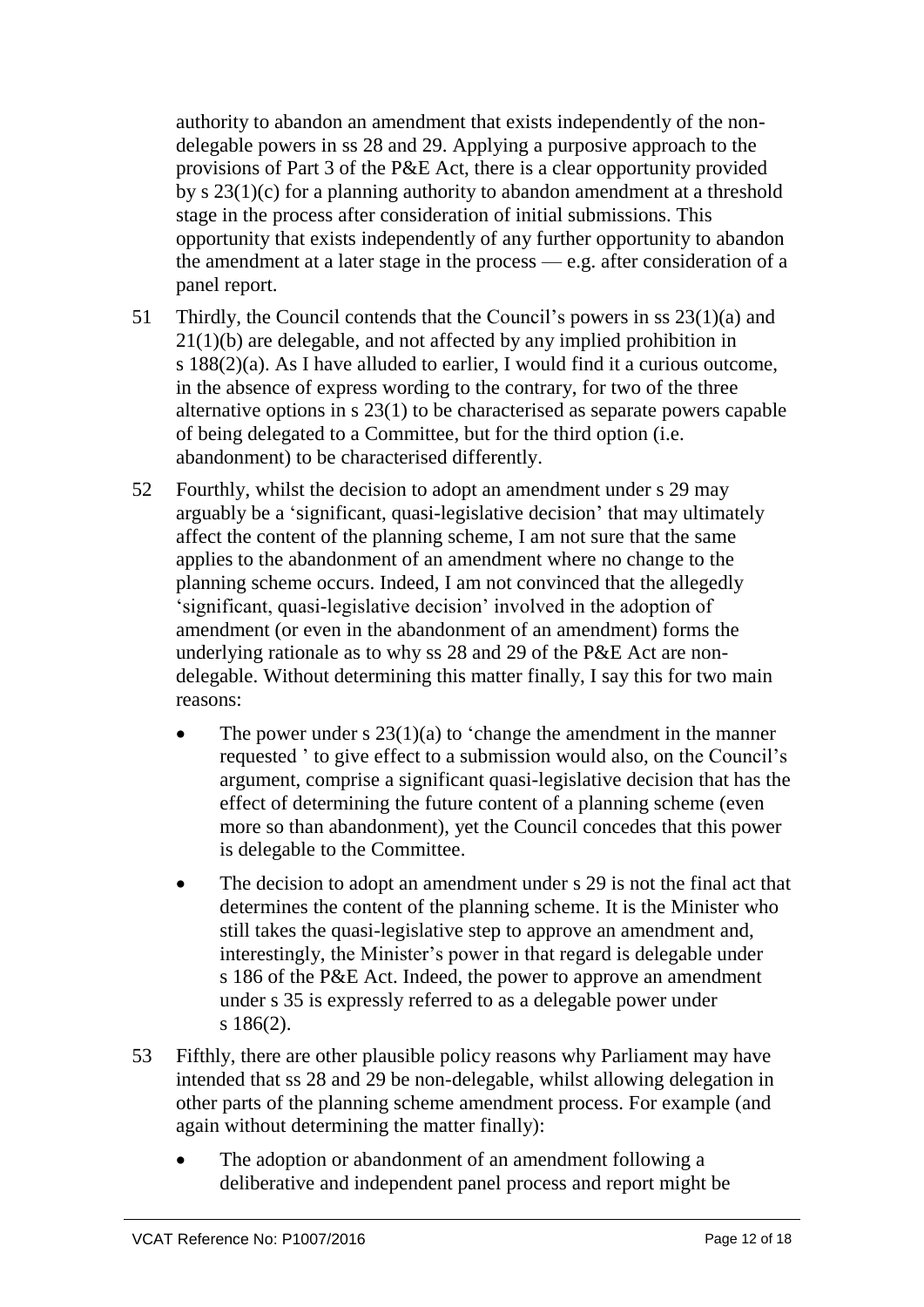considered a more significant step, warranting the exercise of the power only by the planning authority, as opposed to changes or abandonment of the amendment at a threshold stage under s 23 following the initial consideration of submissions.

- Section 30(1) of the P&E Act provides that an amendment lapses if it is not adopted by the planning authority within a designated time frame, or when the planning authority notifies the Minister in writing that it has abandoned the amendment. It is therefore the lapsing under s 30(1) that spells the final death knell for an amendment. Some of the wording in s  $30(1)$  — in particular, the express wording in s  $30(1)(c)$ — mirrors the wording in ss 28 and 29. Having regard to the statutory sequence I have outlined above, these latter provisions in ss 28 and 29 may therefore be non-delegable to ensure that it is the planning authority itself (as a matter of statutory certainty) that triggers or avoids the final act of the lapsing of an amendment, or its passage to the Minister for approval, for the purpose of s 30(1).
- 54 Sixthly, the Council contended that it was unlikely that Parliament intended to allow the formation of an opinion to be delegated, but not the exercise of the power. A number of authorities were advanced for this proposition, although they only deal with the issue of general principle (which is not materially in dispute), rather than being of assistance in the application of that principle to the circumstances of this case. I take the Council's argument to be essentially that s 28 should not be read only as a mechanical provision, requiring the Council to notify the Minister about the abandonment of the amendment, when the Council did not itself form the opinion that the amendment should be abandoned. Whilst I concede that s 28 is a little anomalous, having regard to s 188(2), I again reiterate that there are separate powers to abandon an amendment, arising at different times, and for different reasons, under Part 3 of the P&E Act. Here, I am satisfied that the Committee was exercising a power under  $s$  23(1)(c), independently of any power under s 28, so the Council's contention does not really apply. Moreover, applying the same argument in a different manner, I note that the three options under s 23(1) (to change the amendment, refer a submission to a panel, or abandon the amendment) all arise after the consideration of submissions under s 22. The consideration of submissions under s 22 is clearly delegable to a Committee, and it would be curious, in the absence of express wording to the contrary, for the Committee considering the submissions and forming an opinion about them to have the delegated power to undertake two of the three available options under s 23 but not the third.
- 55 For all of these reasons, I reject the Council's contentions. I consider that the interpretation given to ss 23, 28 and 188 by Mr Parsons is to be preferred, and applies a straightforward, purposive and common sense approach to the statutory construction of the relevant provisions.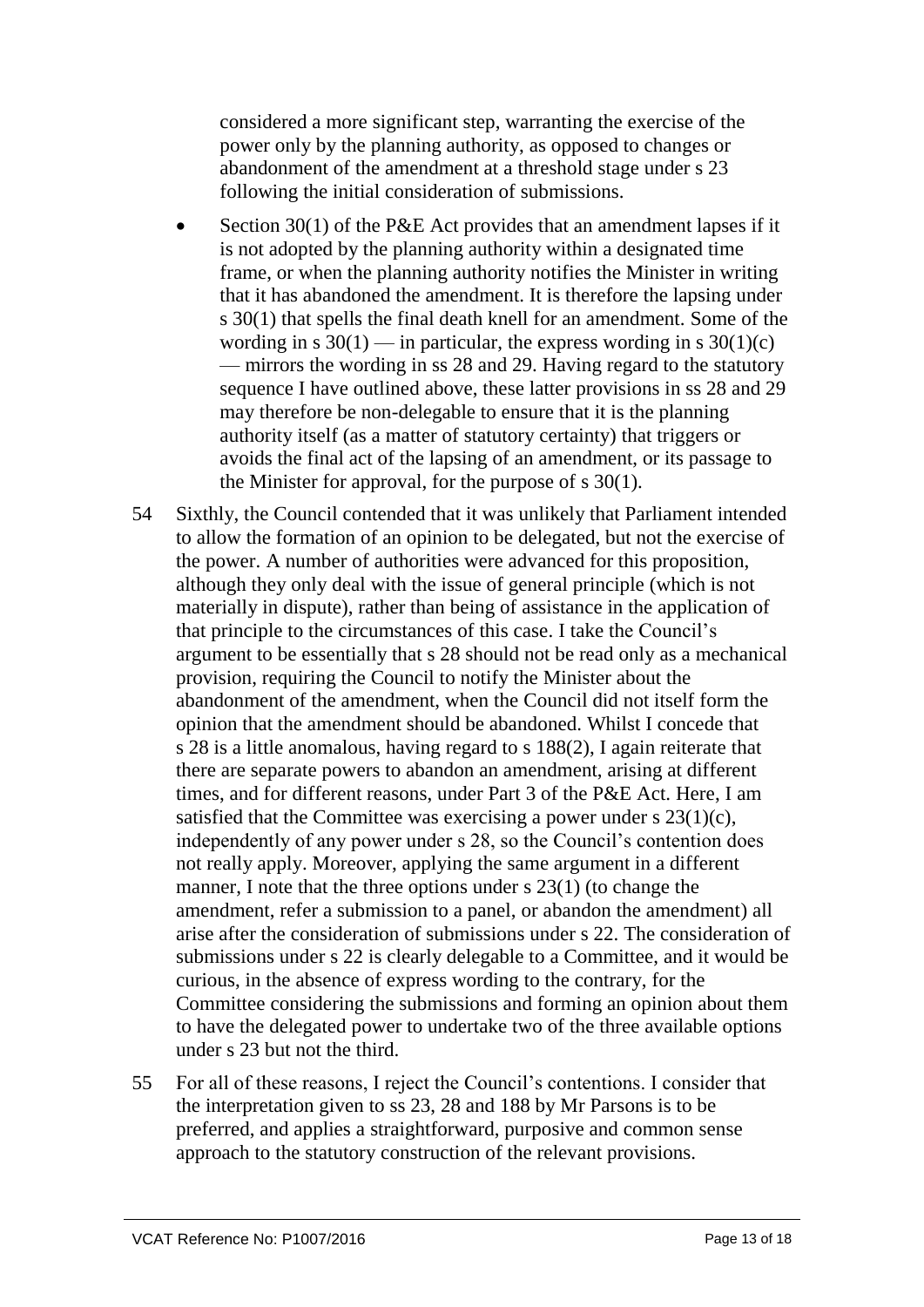- 56 It follows that the Committee had the delegated power to abandon Amendment C101 under s 23(1)(c) through the 13 April resolution. In doing so, it was acting as a lawful delegate of the Council and making the decision in the name of the Council.
- 57 This does not of course mean that a committee of the Council automatically has an unfettered discretion to exercise the powers of the Council as a planning authority in relation to the abandonment of an amendment. The Council controls the instrument of delegation, and could choose to not delegate the power under s  $23(1)(c)$  if it was minded to do so generally or within the context of a specific amendment. The present instrument of delegation does not do that.

## **IS THE COUNCIL REQUIRED TO TELL THE MINISTER FOR PLANNING (PURSUANT TO S 28 OF THE P&E ACT) THAT IT HAS ABANDONED AMENDMENT C101 THROUGH THE 13 APRIL RESOLUTION?**

58 At a simplistic level, s 28 of the P&E Act is very straightforward in its terms:

# **28 Abandonment of amendment**

The planning authority must tell the Minister in writing if it decides to abandon an amendment or part of an amendment.

- 59 Mr Parsons' contention is again simple and straightforward. On its face, the Council, in its capacity as the planning authority, is obliged to tell the Minister of the decision to abandon Amendment C101 that is encapsulated in the 13 April resolution. In failing to do so, the Council has failed to comply with s 28 of the P&E Act, with this constituting a relevant defect in procedure for the purpose of s 39.
- 60 The Council again contends for a different outcome. Its primary contention is that the Committee did not have the delegated authority to abandon Amendment C101, and the Committee's 13 April resolution does not therefore have any legal effect under the P&E Act that would require the Council to exercise its power under s 28. I have already disposed of this issue in my finding that the Committee did have the relevant delegated authority under s  $23(1)(c)$ .
- 61 Given this, the Council's reference to s 87(7) of the *Local Government Act 1989* (Vic) (i.e. that a decision of a special committee which does not relate to a matter delegated to the committee cannot be given effect to, until approved by the Council) does not apply. Here, the matter was delegated to the Committee.
- 62 The Council also effectively submits that s 28 uses the word 'it', and the planning authority is only obliged to tell the Minister when 'it' (i.e. the planning authority itself, without delegation) has decided to abandon an amendment. This argument misconceives the nature of delegation. The Committee here has made the decision under delegation, but acting as a delegate in the name of the Council/planning authority. Accordingly, the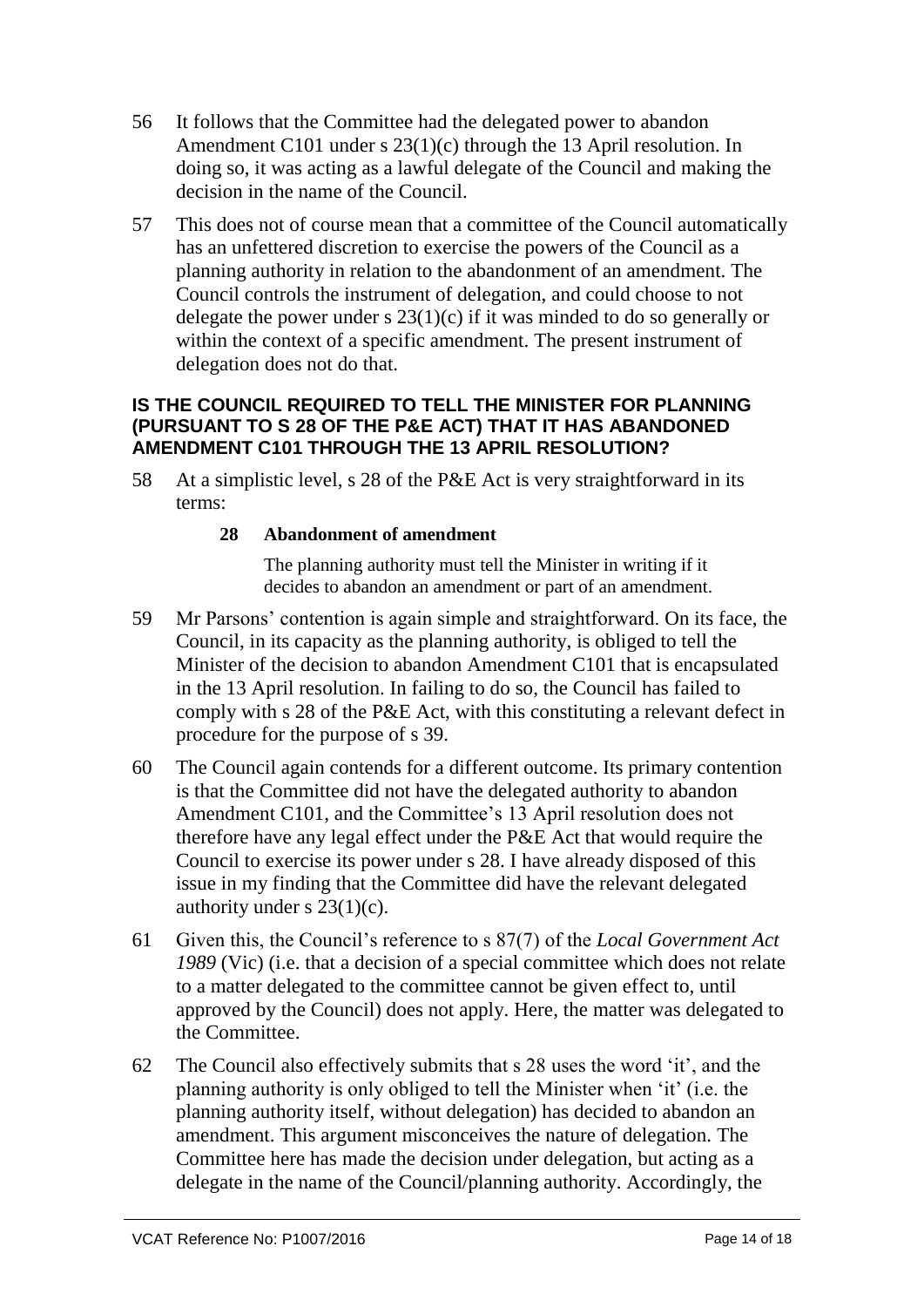planning authority (i.e. the 'it' in s 28) has decided to abandon Amendment C101, albeit through a delegate.

- 63 As will be evident, I again prefer the contentions of Mr Parsons on this issue.
- 64 Subject to what is said in the next section about the Council's 26 April resolution, neither the Committee nor the Council has purported to rescind the Committee's 13 April resolution, assuming either had the power to do so. The 13 April resolution therefore still stands as an effective decision through which the planning authority decided to abandon Amendment C101.
- 65 It follows that, in my opinion and since 13 April 2016, the Council has been obliged to tell the Minister of the decision to abandon Amendment C101, in accordance with s 28 of the P&E Act. That obligation still stands.

# **WHAT IS THE STATUS OF THE 26 APRIL RESOLUTION?**

- 66 Mr Parsons submits that, unsurprisingly, the P&E Act does not confer any power upon a planning authority to refer submissions to a panel after the planning authority has resolved to abandon the amendment in its entirety.
- 67 *Canaan* stands for the proposition that, having adopted an amendment, a Council has exhausted its function as a planning authority to decide whether to abandon or adopt an amendment, and it is therefore not capable of making any further decision to abandon or adopt an amendment. <sup>6</sup> The Council has become *functus officio*.
- 68 Mr Parsons contends that the same outcome applies here. He says that, having abandoned Amendment C101 through its delegate, the Council has exhausted its function as a planning authority to decide whether to abandon or adopt the amendment, or to reinstate the process by referring submissions to a panel. It is not therefore capable of making a further decision to abandon or adopt the amendment or to refer submissions to a panel. If this is correct, then the 26 April resolution has no legal effect.
- 69 There are perhaps some nuanced differences between an initial decision to abandon an amendment (as here) and a decision to adopt an amendment (as in *Canaan*), in terms of what follows. The parties did not deal with this specifically in submissions, nor did the Council directly challenge the correctness of the decision in *Canaan*.
- 70 The Council nonetheless argues that, if the Committee had been validly delegated the power to abandon Amendment C101, it was only a partial or limited exercise of power that did not render the Council *functus officio*. The full exercise of the power to terminate an amendment is such that it requires the act of notification to the Minister under the non-delegable power in s 28 of the P&E Act, and the consequential operation of

<sup>6</sup> [2015] VCAT 1608 [44]-[80] (Gibson DP).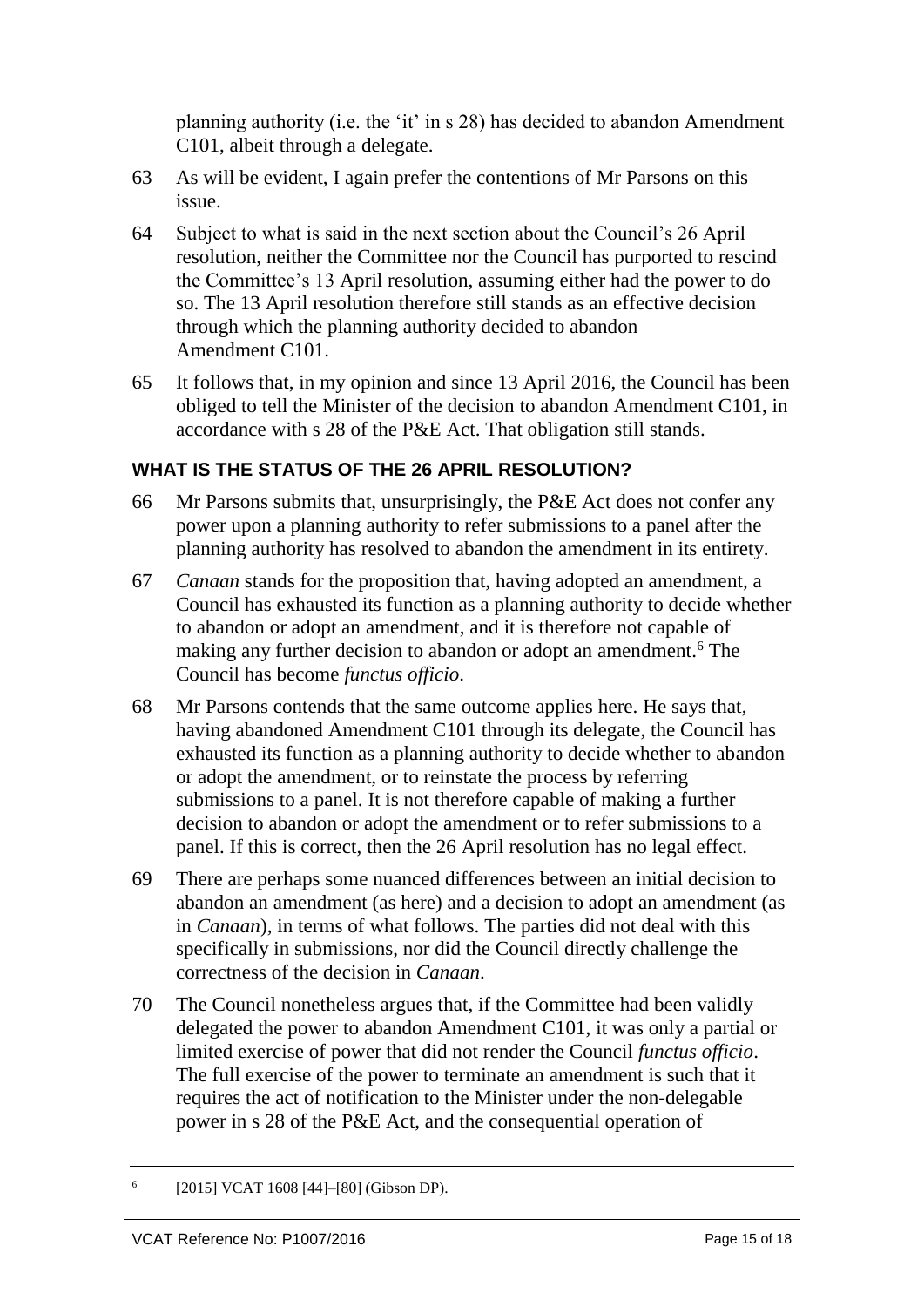s 30(1)(c), to 'perfect' the abandonment through the formal lapsing of the amendment.

- 71 The Council also relies on s 40(a) of *Interpretation of Legislation Act 1984* (Vic), to the effect that the duty of the planning authority to comply with s 28 of the P&E Act and notify the Minister is to be exercised from time to time, and 'subject to any contrary intention'. The Council says that there is a contrary intention here, created through the additional step under s 28, through which the planning authority must 'perfect' or finalise the abandonment. Given that s 28 is non-delegable, it is submitted that it cannot have been Parliament's intent to empower a planning authority to delegate to a committee the power to abandon an amendment, on the basis that the planning authority was then bound by the delegate in relation to the exercise of the non-delegable power under s 28.
- 72 I am not convinced that this argument necessarily follows, given the distinction I have made about abandonment at different times and for different reasons within the amendment process. Moreover, it is the Council (and not Parliament) that decided in its wisdom to delegate the power here, and it is somewhat bound by the consequences of its actions in that regard.
- 73 The Council's argument nonetheless relies on its assertion that, if the Committee did have power to decide to abandon Amendment C101, the power could nevertheless still be exercised by the Council from time to time, as the occasion required, until the abandonment was perfected by notification under s 28. On this view, the Council says that it still retained the power to decide not to abandon the amendment, and instead to refer submissions to a panel through the 26 April resolution.
- 74 Although I do not accept this argument, it may have held greater weight if the Council had purported in some formal way to rescind the 13 April resolution, assuming it had the power to do so having regard to the decision in *Canaan*. That is not what has occurred. The Council has not taken any formal step to rescind the 13 April resolution, or to formally reconsider the merits of the resolution, prior to its purported resolution to instead refer submissions to a panel. It has determined to treat the 13 April resolution as legally ineffective, and has thus ignored it, based on its view about the lack of lawful delegation. Given I have found that view to be mistaken for all of the reasons set out earlier in this decision, the 13 April resolution is not legally ineffective, and therefore still stands as an effective decision of the planning authority to abandon Amendment C101.
- 75 The Council did not address me on whether it considered that it had the power to rescind the 13 April resolution. That power certainly does not reside in the P&E Act, nor can it be necessarily implied from s 40(a) of the *Interpretation of Legislation Act 1984* (Vic). It would therefore presumably need to be founded in the *Local Government Act 1989* (Vic) and/or Council meeting procedures and, as I have said, the Council did not directly challenge the decision in *Canaan* in this regard.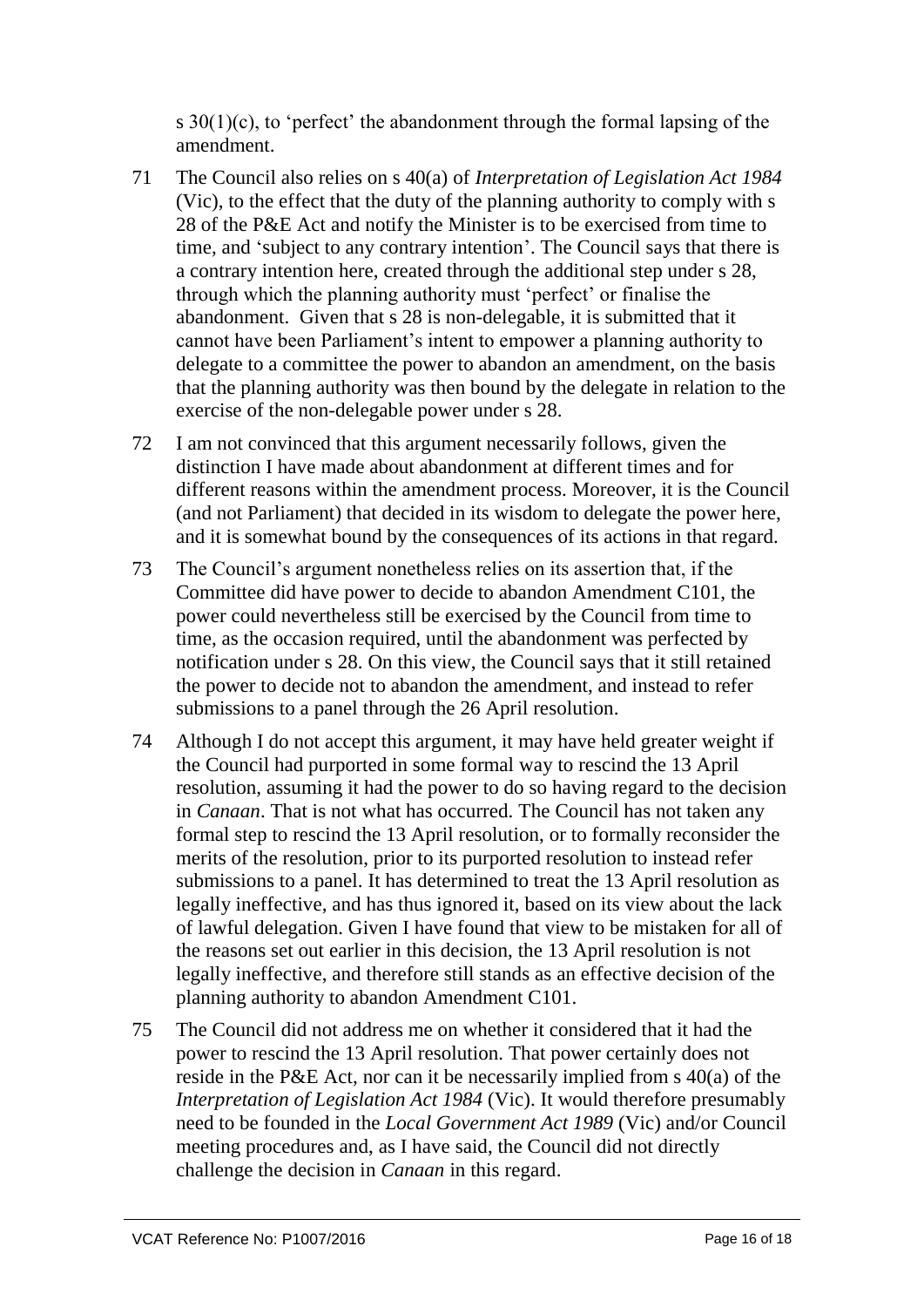- 76 In terms of whether the power to reconsider the exercise of the power could be implied, I agree with the reference by Mr Parsons to the decision in *Sloane v Minister for Immigration, Local Government and Ethnic Affairs.* 7 That decision observes that the implication into an express grant of statutory power of a power to reconsider its exercise would be capable, if not subject to limitation, of generating endless requests for reconsideration on new material or changed circumstances. In the consideration of planning scheme amendments, certainty and finality are important, including by reference to the objectives of planning in s  $4(2)(h)$  of the P&E Act. In my opinion, there would need to be some clear and formal rescission of the 13 April resolution if indeed that were possible, to remove the legal effect of the Committee's decision to abandon the amendment, prior to there being any prospect of reconsideration and a substituted approach. That has not occurred here.
- 77 It follows in my view that it is the 26 April resolution that is legally ineffective. However, given what I have said, I do not propose to make any formal declaration in relation to the status of the 26 April resolution. It is sufficient that I have made a declaration about the abandonment of the amendment through the 13 April resolution, and consequential declaration about the Council's obligation to tell the Minister in writing of that abandonment pursuant to s 28 of the P&E Act. In my view, the Council will need to take relevant administrative steps to now 'undo' the current panel process that it has triggered. I was not asked to make any directions in that regard.
- 78 From a more practical perspective, if a planning authority formed the view that either it, or its delegate, had wrongly abandoned an amendment, particularly at an early threshold stage, the planning authority could simply re-exhibit the amendment and bring it quickly back to the same point (including deeming submissions made to the earlier amendment as being submissions made to the re-exhibited amendment). It could then lawfully refer submissions to a panel. I am aware of circumstances where this has in fact occurred following the discovery of a defect in the first process. Although there is potentially a short delay and extra steps involved in a reexhibition process, the process then properly follows the sequential process under Part 3 of the P&E Act.

# **CONCLUSION**

- 79 Theoretically, it would be open to the Council to re-exhibit an amendment similar or identical to Amendment C101. A re-exhibition process would render much of the current proceeding largely academic. That is ultimately a matter for the Council, as the prevailing circumstances may have changed. In any event, by reference to s 39(5) of the P&E Act, I am precluded from varying or substituting a decision of the Council. I can only make relevant declarations and directions.
- 7 [1992] FCA 414 [30], referred to in *Canaan* at [74].